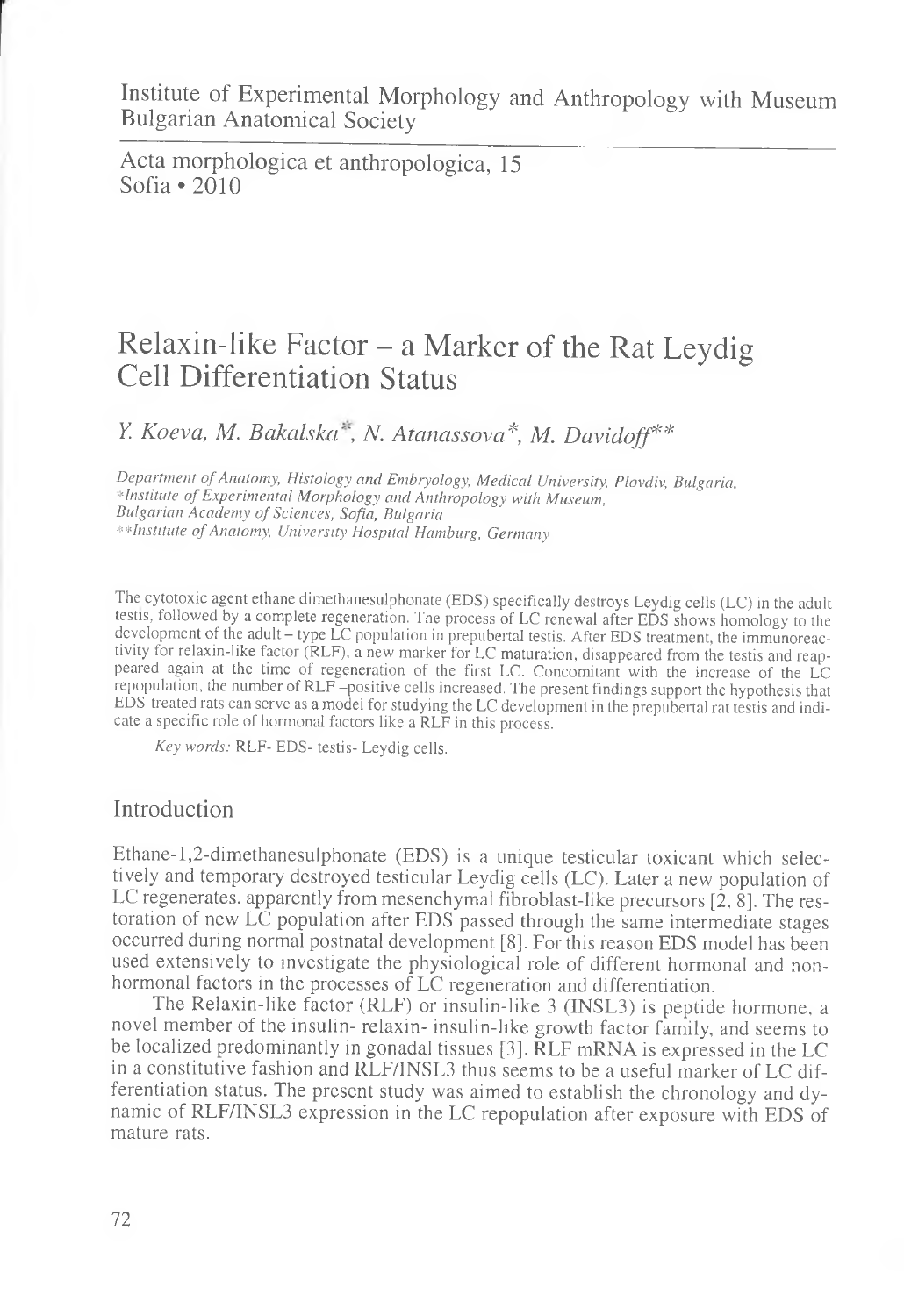## Material and Methods

Testes of mature Wistar rats that received single intraperitoneal (i.p.) injection of EDS (75 mg/kg body weight) dissolved in dimethyl sulphoxide (DMSO): water (1:3 v/v) were used. A second group of rats received a single i.p. injection only of DMSO: water. The animals were killed  $\overline{1}$ ,  $\overline{7}$ ,  $\overline{14}$ ,  $\overline{21}$  and  $\overline{35}$  days after initial treatment (n=10 per group). The pattern of RLF/INSL3 expression in newly formed LC after EDS treatment was established using a specific polyclonal anti-RLF/INSL3 antibody (Phoenix Peptide, USA, 1:200) and high sensitive immunohistohemical polymer detection kit (Zymed, USA).

### Results and Discussion

In male mammals, RLF/INSL3 is a majority secretory product of the LC, where it appears to be expressed in a differentiation  $-\theta$  dependent manner [3]. In the present study we found that on the  $1<sup>st</sup>$  and especially 7 days after EDS, RLF- positive LC disappeared from the testicular interstitium consisting with the total loss of LC (Figs. 1, 2). Routine histological analysis showed that between 14 and 21 days after EDS injection a few LC with oval or spherical nuclei were observed within the intertubular space in a peritubular or perivascular position. During this period the number of LC was progressively increased and they formed large clusters usually in the vicinity of blood capillaries. According to previously reported data [1 ,9] our results revealed that the appearance of RLF/TNSL3-immunoreactive cells coincided with the restoration of the LC population 14 days after EDS. On the 21st day after EDS treatment intensive immunolabeling for RLF was found in the regenerating LC (Fig. 3). 35 days after EDS destruction a larger number of RLF positive Leydig cells were seen in form of clusters corresponding with the regeneration of adult type LC population (Fig. 4). The chronology and dynamic of RLF/INSL3 expression in the present work is very similar to that seen in studies in rat postnatal development [5, 6, 7] and its pattern of expression correlates temporally with the development of steroidogenic func-



Fig. 1. Control group. INSL3 immunoreactivity Fig. 2. 7 days after EDS. INSL3 positive cells in the Leydig cells  $(LC) \times 200$  disappeared from the testicular interstitium.  $\times 2$ 



disappeared from the testicular interstitium.  $\times$  200